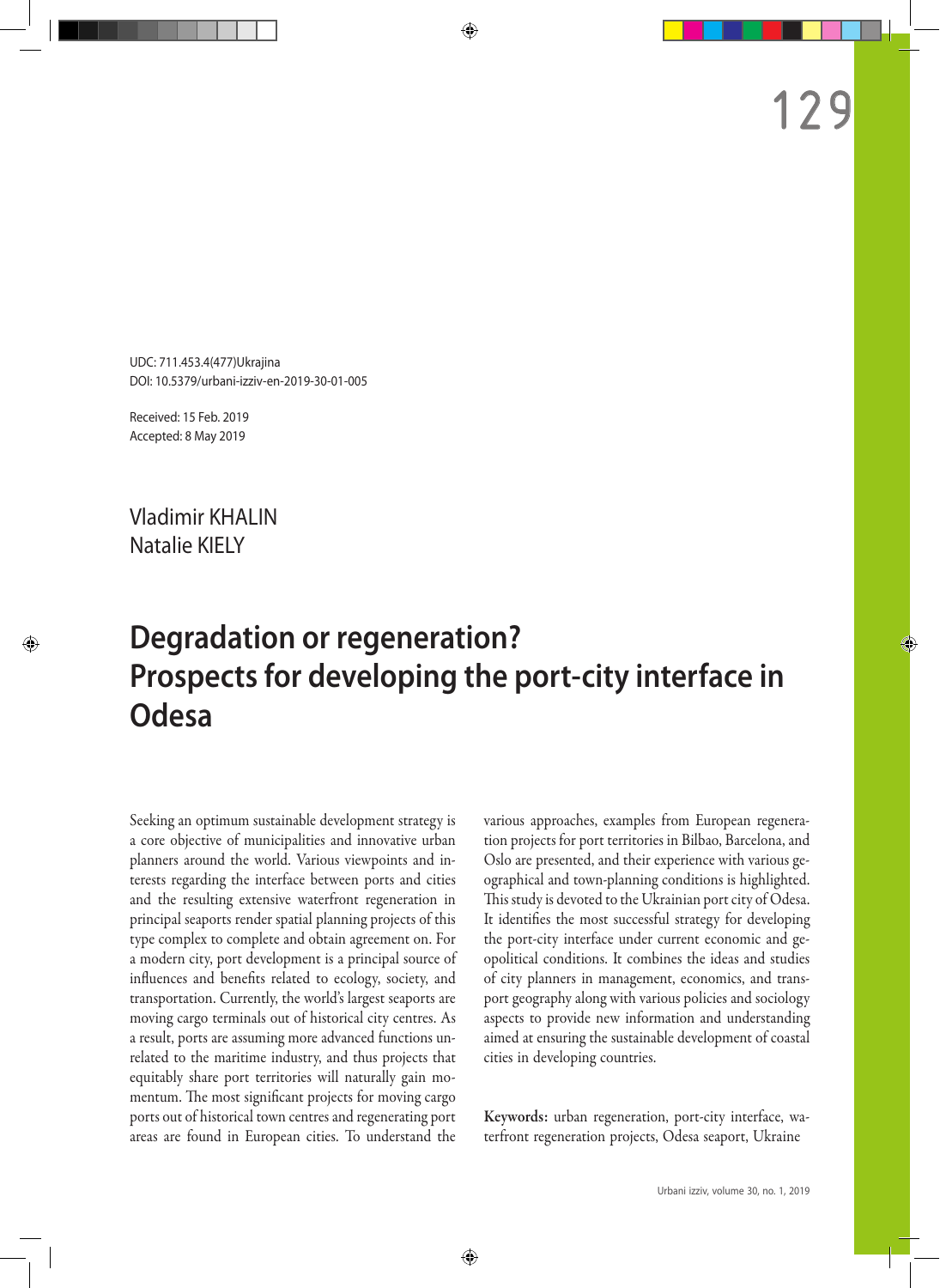## **1 Introduction**

The regeneration of ports reflects a uniform strategy for the competitive development of twenty-first-century port cities. The globalization of the economy, focusing on the service sector, shows that port cities are becoming the main players in the battle for economic leadership. As a rule, seaside cities develop into laboratories for waterfront regeneration processes. The waterfronts of the leading port cities are being transformed from twentieth-century industrial zones and port terminals into residential, commercial, tourism, and recreational facilities. These cities offer new opportunities for innovative ideas and utilizing the most valuable coastal part of the city centre (Hoyle, 1989, 1998a, 1998b, 2000).

Currently, thirteen seaports are operating in Ukraine. Five ports located in Crimea are excluded from this study due to the annexation of this territory by Russia in 2014. Ukraine's seaports are spatially divided into five regional groups, serving adjacent industrial enterprises and domestic and international transport corridors. The largest group is the ports of Odesa, known as "Big Odesa" (the Odesa port agglomeration), which includes Odesa and the satellite towns of Yuzhne and Chornomorsk, accounting for about 54% of all turnover at Ukrainian seaports (Demyanchenko, 2013).

The port of Odesa is located in the centre of this large city, which has a population of over one million. Odesa developed on land conquered from the Ottoman Empire by the Russian Empire at the end of the eighteenth century. The port contributed to the rapid growth of the city on the northern coast of the Black Sea. The transition from communism to democracy and the disruption of economic ties were reflected in the sea freight industry. With the collapse of the USSR, turnover suddenly dropped to less than half its previous volume. The cargo capacities of the Odesa port agglomeration were designed to serve the Soviet Union, with a population of 250 million, whereas the population of modern Ukraine is less than 42 million (Internet 1, 2019). The seaport area and the length of the pier have remained the same, but the seaport equipment has become obsolete.

Ultimate failure to develop an effective strategy in the maritime industry and harmonize it with city planning resulted in the large-scale construction of grain terminals in the historical city centre, which has caused transportation and environmental pressures on the centre of Odesa. Such intervention in the planning structure of the city will have irreversible consequences and will lead to the degradation of the historical centre. The accumulation of large cargo projects in the port of Odesa is at odds with global trends in moving cargo terminals out of the city centre, and this therefore does not make it possible to alter their functional purpose for the city and, consequently, does not allow the port to serve the public interest. Because of the enormity of the port infrastructure in its current structure, its modernization and reconstruction demand considerable means. However, the ports of Ukraine have no such means, and state support for all ports is insufficient. The troublesome property relations in seaports, and intra-port and inter-port competition between various actors leads to confusion and the loss of freight traffic. In this time of globalization, the transformation of ports and their waterfronts is closely connected with global economic restructuring, technological changes in production, organizational process changes in the industry of coastal areas, and competition between cities in the global hierarchy (Schubert, 2011). Because transformation and its acceleration are irreversible, for Ukraine the beginning of positive change is only a matter of time. At the same time, delay is fraught with negative consequences.

This study analyses current concepts and projects related to regenerating port areas in major EU cities, emphasising the key prerequisites for carrying them out. It develops a spatial planning model for Ukraine's major port cities, such as Odesa, Mykolaiv, and Kherson, focusing on the influence of public institutions on processes at the port-city interface.

## **2 Literature review**

Regeneration of port territories is becoming an increasingly interdisciplinary phenomenon in urban planning, and it requires the attention of various disciplines: geography (Hoyle, 2000), planning policies and strategies (Fainstein, 1994), environmental science (Georgison, 1995), architecture, ecology, and engineering (Hudson, 1996). Many studies (Breen & Rigby, 1993, 1996; Davies & Herbert, 1993; Ashton et al., 1994; Hasson & Ley, 1994; Krausse, 1995; Norcliffe et al., 1996) show that the port-city interface has become a place where the struggle between various port and city forces achieves a substantial form. It is essential to involve stakeholders and the general public in planning and decision-making, starting from the initial stage of the concept discussions and pre-project solutions.

In Ukraine, the complex subject of port regeneration has not been thoroughly investigated; attention has only been turned to the general planning concept of coastal territories. Several previous studies have examined fundamental problems of the planning organization, construction, and reconstruction of coastal territories (Glazyrin, 1998, 2003; Onishchenko, 2008; Kirichenko, 2015). Alternative analyses have also examined resort and recreation zones in some articles (Panchenko, 1999, 2007; Urenev, 2003). One study analyses the state and devel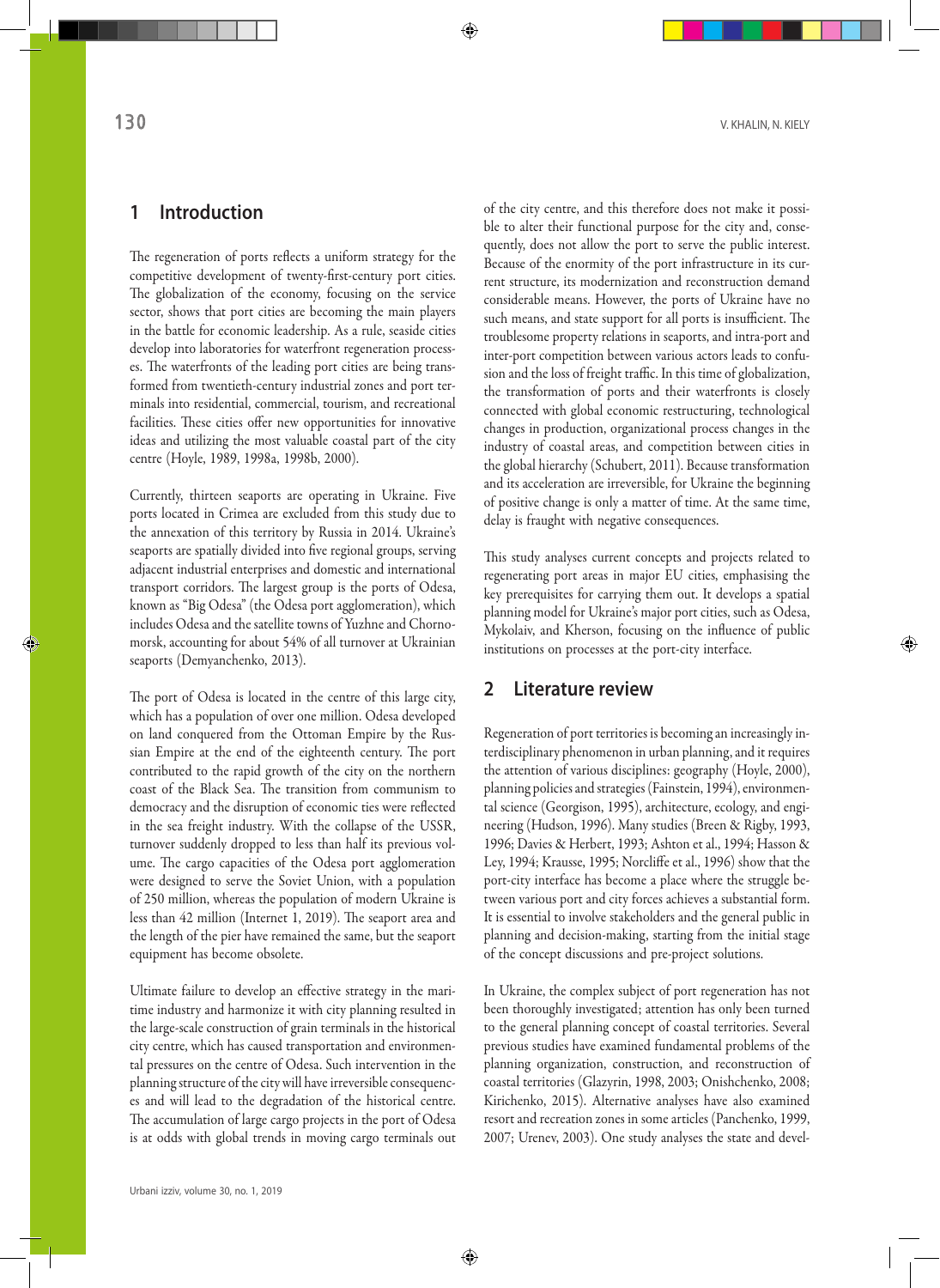opment trends of Ukraine's sea trading ports (Demyanchenko, 2012, 2013). According to Brian S. Hoyle (2000), an expert on the port-city relationship, relocating seaports from the city centre and the revival of waterfronts is an evolutionary process that began in the 1960s in North America, in the 1980s in the seaside cities of Europe, and in the 1990s reached Japan, Australia, and South Africa. Waterfront regeneration projects have affected more than one hundred cities around the world. Most of these projects focus on the restoration of urban functions and are based on economic, ecological, and social studies (Hoyle, 2000).

Urban waterfront renewal projects create new relations between cities, their customs, and residents, and they offer unique opportunities to study harbours and new urban functions based on their economic, ecological, and social aspects (Oakley, 2011). Schubert (2009) identifies innovative technologies in marine transport that influence the conversion of embankments and port terminals to meet the needs of vessels and containers. Large-scale port area regeneration projects have taken place since the early 1980s. Because of increased automatization, the principal ports have become less significant on the urban market. This is one of the key reasons why principal cities are now less dependent on port terminals for local economic growth ( Jacobs et al., 2010). To a greater extent in the world's most significant ports, local employment rarely exceeds a few thousand jobs. Several trends, including containerization, automation, and economies of scale, have made port operations more capital intensive and land-based, but less labour intensive. Over the past decades, many ports have become more productive and competitive (Merk, 2013).

Many port cities promote activities relating to tourism as an alternative to a commercial cargo port and its related shipping activities (McCarthy, 1996, 1998). This is occurring across Europe and in many cities around the world. Especially impressive changes have occurred in Mediterranean cities, which have increased in importance for the global development of tourism. According to Daamen and Vries (2012), regenerating port territories demands special attention because these places are widely recognized as some of the most challenging in modern spatial management and planning.

A variety of environmental impacts are related to a port's activity, such as shipping activity in the port, activity on the port's land, and transport to and from the port. The main impacts are related to air pollution, water quality, soil, waste, biodiversity, and noise. These environmental issues can have severe consequences on the health of the population in a port city, especially in poorer neighbourhoods (Merk, 2010). Brand (2007) argues that changing the role of coastal zones in urban canvases makes one think of the relationship between

city and sea as one of the main environmental issues of the twenty-first century.

Currently, deindustrialization is a critical orientation in projects to transform a coastal city's waterfront. Key cities adopt a similar method of urban evolution: the industrial port moves from the centre to territory claimed from the sea, thus freeing spaces for cultural, commercial and tourist sites in the old port zone. In line with the city's sustainable development strategy, the process of business diversification and its profound impact on the social environment is inevitable. The terms *regeneration*, *renovation*, *revitalization*, and *redevelopment* have many values connected with various processes and planning solutions. However, in the context of port territories, they are united by a uniform "evolutionary" process involving the new use and function of deindustrialized territory. The model of city-port evolution (Hoyle, 2000) shows a chronological character of the relationship and, in the final stage, cooperation between the port and the city is resumed and continuous, the waterfront becomes dynamic, and the port moves from the centre to more convenient areas. These fundamental characteristics of the processes and phases of re-planning the waterfront reflect patterns of urban development around the world.

The considerable improvement of a port's function leads to renovated and extended passenger terminals, reduced military harbours, and the relocation of cargo capacities from the centre to the city's suburbs. Areas that port activity is relocated from change their functions from production to public, business, and recreation. Ports that were previously inaccessible to the public and cut off from the city by railways and highways now become active, turning into hubs with various types of recreation and entertainment activities. Newly constructed residential and office buildings, and cultural and art venues become accessible to the public and tourists.

## **3 Methodology**

The processes on the border between a port and a city are some of the most difficult in modern spatial management and planning. To maintain an appealing city and its competitive capacity in a globalized world, regenerating deindustrialized port territory is inevitable and unavoidable. Therefore, in the earliest stages it is necessary to focus on the activities of various social movements, municipal authorities, and designers to permit the change required of waterfronts. We investigate factors and the phenomena that precede the regeneration of port territories in developed countries. In addition, we examine the reasons for changes in the port-city interface in developing countries oriented toward exporting raw materials rather than the service sector. It is necessary to develop methods to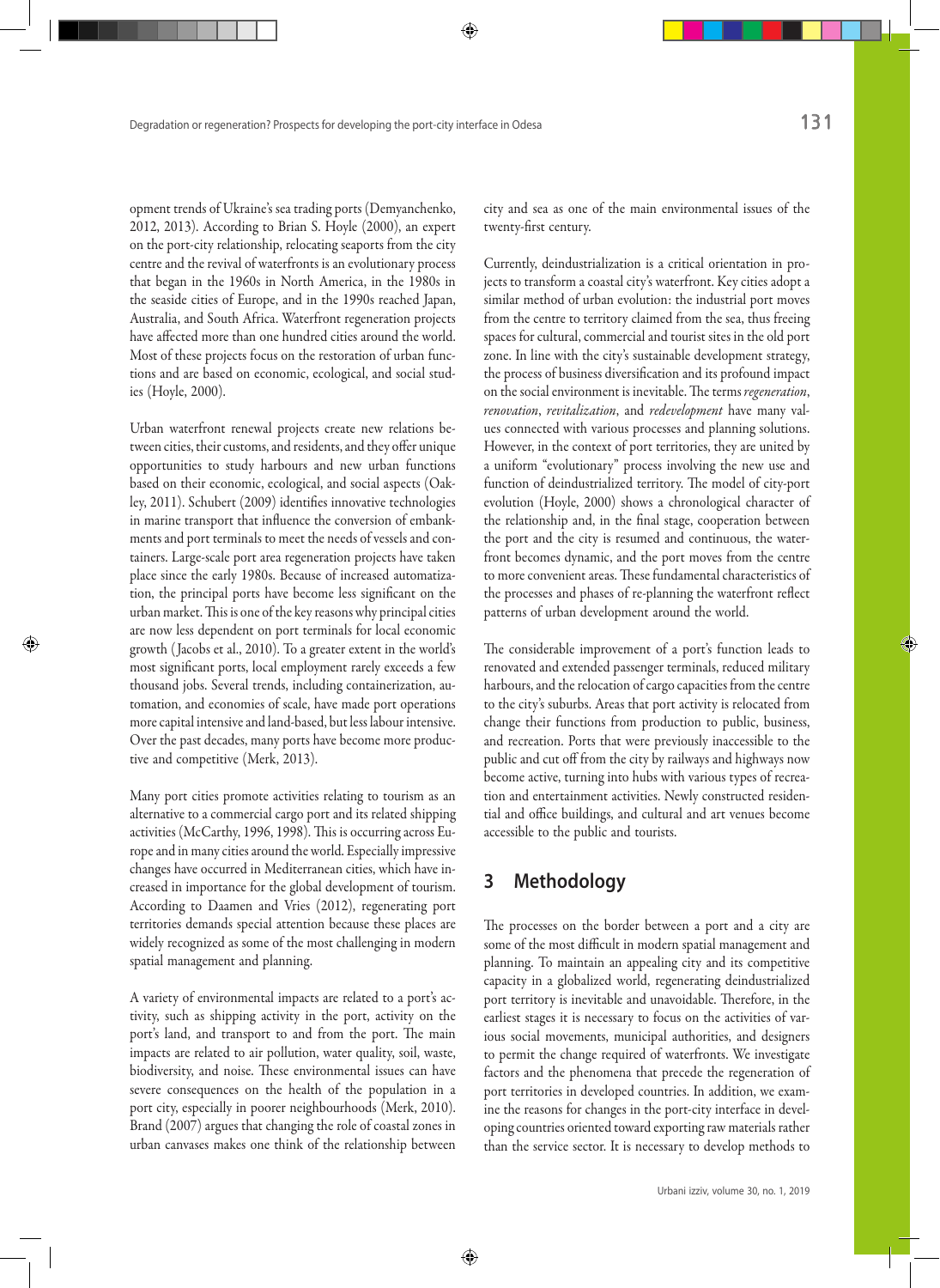| 0 <sup>510</sup><br>Helsink                           | <b>D</b> Port    | Regeneration | O City project                   |
|-------------------------------------------------------|------------------|--------------|----------------------------------|
| stgeknolm<br>St Petersburg<br>Otallinn                | Amsterdam        | 1986-1992    | <b>U-oevers</b>                  |
|                                                       | Antwerp          | 1999-2015    | 't Eilandje                      |
|                                                       | Belfast          | 2002-2020+   | Holywood Exchangue & City Quays  |
| openhage<br>O                                         | Barcelona        | 1985-2004    | Port Vell & Port Olimpic         |
|                                                       | Copenhagen       | 1990-2023+   | Sydhavnen, Nordhavnen & Ørestad  |
| OHamhurg<br><b>O</b> Amsterdam                        | <b>Dublin</b>    | 1993-2012    | Dublin Docklands                 |
| London<br>O<br>O Rotterdam<br><b>WEI D</b>            | Hamburg          | 1995-2017    | HafenCity                        |
|                                                       | Helsinki         | 1991-2017    | Ruoholahti                       |
|                                                       | Genoa            | 1989-2010    | Porto Antico                     |
| $O_{\text{diss}}$                                     | Glasgow          | 1989-2016    | Clyde Waterfront & Clyde Gateway |
| Novorossiysk<br>$-8$ eno»<br><b>L'onstantara</b><br>α | Lisbon           | 1993-2010    | Parque das Nações                |
| Marseille                                             | Liverpool        | 1981-1984    | Albert Dock                      |
|                                                       | London           | 1980-1998    | <b>Docklands</b>                 |
|                                                       | <b>Marseille</b> | 1995-2030+   | Euroméditerranée                 |
|                                                       | Oslo             | 2000-2030+   | Fjordbyen                        |
|                                                       | Rotterdam        | 2004-2030+   | Kop van Zuid                     |
|                                                       | Tallinn          | $2030+$      | Vanasadam                        |

**Figure 1:** EU port regeneration projects (illustration: Vladimir Khalin).

consolidate all of a port's and industrial territory's participants for effective regeneration.

Empirical work included inventorying and coding documents (spatial plans and concepts, news articles, associated reports, and publications), holding an open discussion with representatives of the port's authorities and state bodies, and public surveys. Documents are constantly updated and published on the website of the non-profit Odesa Architects' Association (2019).

To identify the most appropriate strategy for developing a port-city interface in developing countries and, in particular, in the port cities of Ukraine, we conducted an in-depth analysis of twenty successful projects in major EU cities. The most typical regeneration projects in different geographical and planning conditions are presented in this article; namely, in Bilbao (at the mouth of a river), Barcelona (on the open sea), and Oslo (in a fjord). In the graphic part of the study, we propose adjusting cargo capacity to the scale of the Odesa agglomeration and we consider the long-term regeneration prospects of the Odesa port area by applying a SWOT analysis. The results of this research have been considered in academia and presented at international conferences. Part of the research was presented to experts at the World Bank by request of the Odesa city authorities and seaport (Internet 2, 2019).

# **4 European port regeneration projects**

Regeneration of port zones in Europe involves restoring the original relations of the city and port when the port was the centre of trade and communication for residents. Marine facilities and transport, the railroad area, docks, warehouses, and factories had exclusive access to the waterfront. The situation changed in 1960, when a global transformation of marine facilities and large-capacity technologies took place. As sea vessels became larger, they required deeper waters and more extensive land and water sites. This forced ports to migrate some distance toward deeper water, to reclaim land from the sea, and to use more modern operational technologies. Key European projects on regenerating port areas in large cities show various models of converting the port-city interface (Figure 1). Many coastal cities underwent rezoning regardless of their port activities, making coastal sections off-limit to industrial facilities. For ports on rivers, enhancing sea technology meant relocating facilities downstream (Hoyle, 2000).

Many ports in large European cities operate as landlords. That is, the port administration acts as the manager of the land that borders the port's water area. It allocates sites to port operators in terms of licensing, charges fees depending on the value of sites and their location, and collects payments. As a rule, in such ports, the municipal or regional administration is involved in port administration and is part of the supervisory board. The role of the national, regional, and municipal authorities in carrying out regeneration projects is dependent in many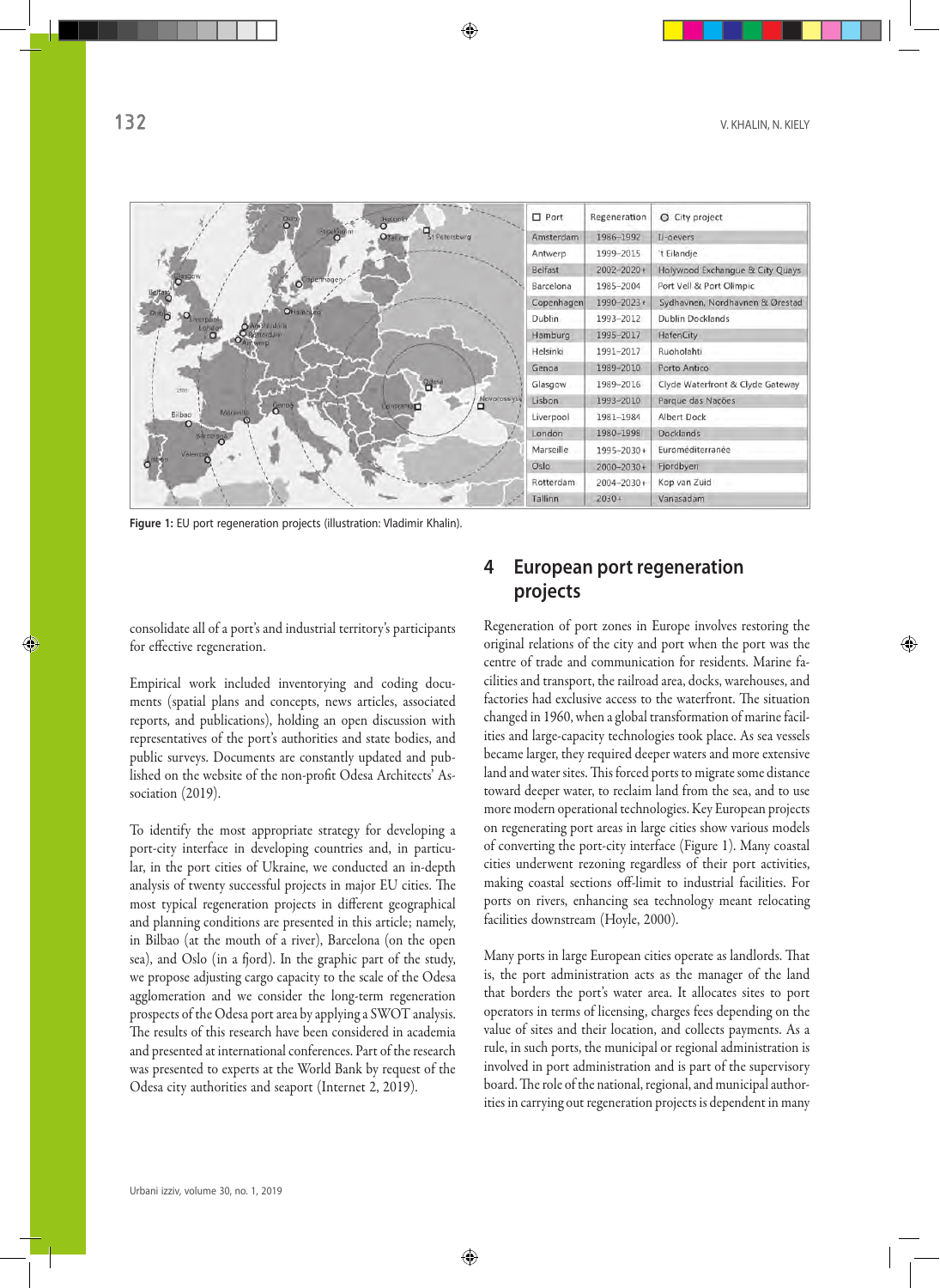| <b>Stage</b>                            | Port Vell | Period                                                           | Symbol | Characteristic                                                                                                                                                                                                                           |
|-----------------------------------------|-----------|------------------------------------------------------------------|--------|------------------------------------------------------------------------------------------------------------------------------------------------------------------------------------------------------------------------------------------|
| Primitive<br>port city                  |           | Antiquity /<br>Middle Ages<br>to<br>nineteenth<br>century        |        | Spatial and functional connection between<br>the city and the port.<br>The embankment: a place of communication<br>and commerce.                                                                                                         |
| <b>Expansion</b><br>of the port city    |           | Nineteenth<br>century to<br>beginning<br>of twentieth<br>century |        | The industrial capacity of the port continues<br>to develop toward the sea. Linear piers for<br>bulk cargoes are built. The city is cut off from<br>the port by rail.                                                                    |
| Modern<br>industrial port               |           | Mid-<br>twentieth<br>century                                     |        | Growth of industrial production in the port.<br>The introduction of ro-ro containers and<br>vessels requires the separation of cargo flows<br>and new territories and terminals. Railways<br>and highways increasingly cut off the city. |
| <b>Retreat from the</b><br>waterfront   |           | 1960-1980                                                        |        | Changes in marine technology and an<br>increase in the size of ships causes an increase<br>in industrial berths in new bulk areas. Access<br>to the industrial port is finally closed to city<br>residents.                              |
| Waterfront<br>redevelopment             |           | 1970-1990                                                        |        | The modern port consumes large tracts of<br>land and moves toward the sea to deep<br>waters. The old port is not deep enough and<br>changes its functionality. Regeneration of the<br>waterfront of the historical centre.               |
| <b>Regeneration of</b><br>the port city |           | 1980-2000+                                                       |        | Globalization and intermodality transform the<br>role of the port; the interconnection of the city<br>and the port is resumed; regeneration and<br>redevelopment enhance the integration of the<br>port and the city.                    |

**Figure 2:** Stages of the evolving relationship between the port and city in Barcelona (illustration: Vladimir Khalin based on Hoyle's model).

respects on the country's territorial system and the distribution of power between various levels. In several European countries, special structures have been created to aid regeneration projects within regions. To understand the various approaches, we give examples from the European regeneration of port territories and their experiences with various geographical and town-planning conditions: in Bilbao, Barcelona, and Oslo.

#### **4.1 Bilbao Ria 2000**

After the major industrial crisis of the 1980s, the Basque government, the government of the province of Biscay, and the city council of Bilbao, in cooperation with the central administration, approved the strategic plan for revitalising the city by developing environmental, transportation, and urban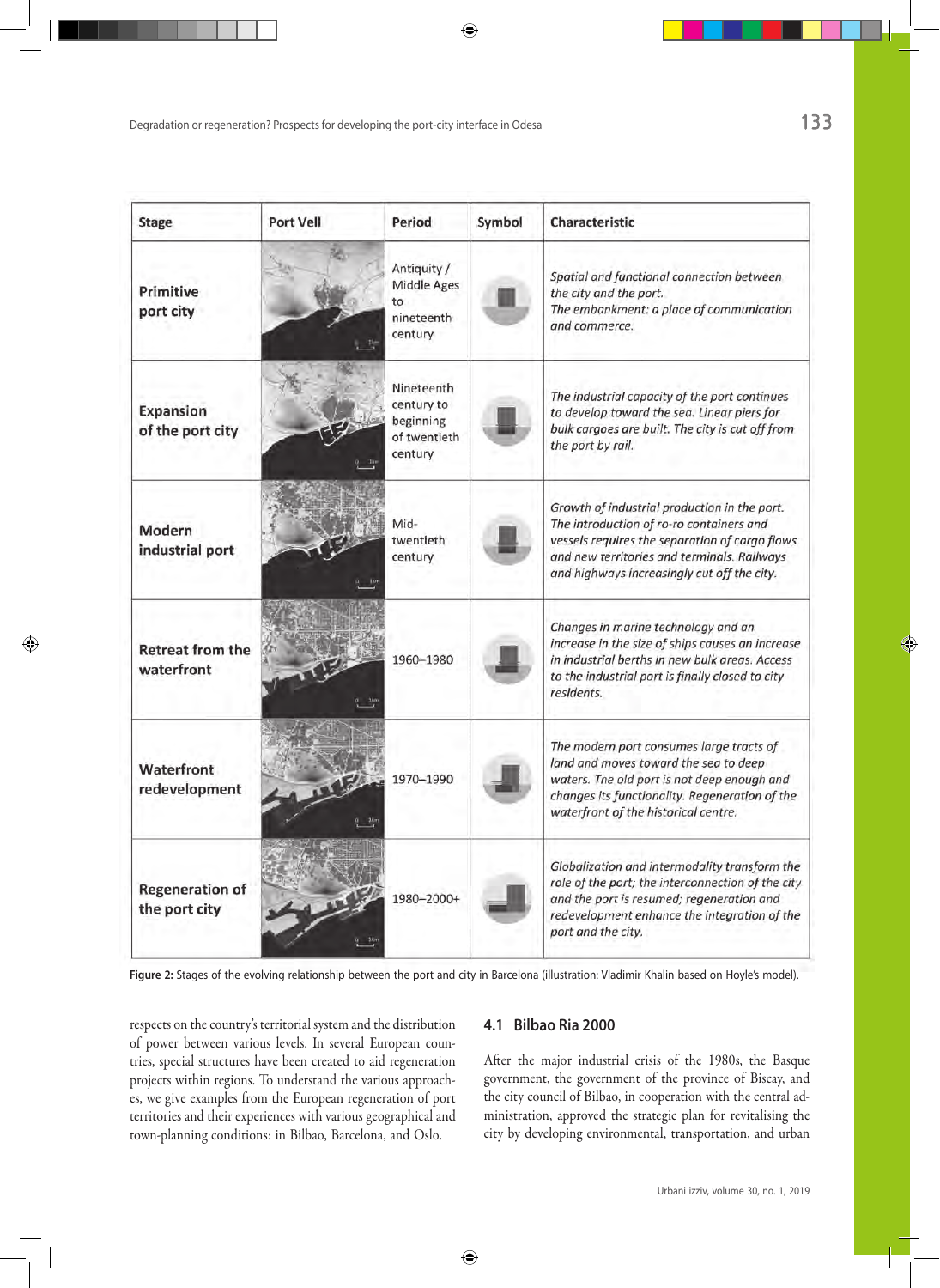

**Figure 3:** The Fjord City project in Oslo (source: Internet 3, 2019).

design projects. The process began in 1992 with establishing Bilbao Ria 2000 (Public Company Responsible for Urban Regeneration), an agency to mediate between the state and business providers. The program involves the combined efforts of the governments of Spain, and the Basque Country, the council of the province of Biscay, and the city councils of Bilbao and neighbouring Baracaldo. Mediation was established between the state and business. The port administration was transformed into a joint-stock company almost immediately, and so large-scale infrastructure, planning, and architectural projects became a primary instrument for modernizing Bilbao. Carrying out the port construction and the resulting redesign of the main transport corridor network have contributed to the city of Bilbao now returning to the river and its embankments.

A key point for the radical reconstruction was targeting territories along the river where regular port activities were no longer conducted. According to the plan, the river then became the centre point and focus for all new commercial and social activity. The planning included restoring the abandoned industrial enterprises and their surrounding area. The administration transferred the port territories downstream and allocated the freed-up space for social purposes. Creation of an economic structure concentrating on services, culture, and new industries represented the beginning of regenerating the urban areas. The embankments were subject to an order-planning strategy involving ecological and economic improvements. The project for renovating the port territory was named Bilbao RIA 2000. This non-profit organisation oversees and administers all interactions at all levels of the process. Bilbao Ria 2000 is responsible for coordinating and carrying out many activities integrating planning, transport, and the environment. Members of the company have developed projects with a global approach based on city planning recommendations.

#### **4.2 Port Vell, Barcelona**

As a classic example of the direct interaction of a city and a port, with many parameters similar to the port of Odesa, it is feasible to consider the reconstruction of the historical Port Vell in Barcelona. In the early 1980s, the administration of the port of Barcelona faced a choice between reconstructing the historical Port Vell to meet the modern requirements of freight processing and relocating the port's cargo capacities west of the centre, thus giving the town's residents access to the waterfront. The proposal to make the waterfront available to residents and tourists was successful, and it has profoundly influenced the city's economic development. To promote the port's area renovation, the project group established by the port set up a special management body in 1985. The fact that the city council completely cooperated with the plans for the port helped overcome bureaucratic difficulties associated with the reconstruction. The final coordination and adoption of re-planning by the government of Catalonia was finalized by the middle of 1989 (Fig. 2).

As part of extensive preparations for the 1992 Summer Olympics, the old port area was reconstructed as a walking and recreational zone. The centre and the city's northern part are off-limit to cargo terminals. The administration of the port has expanded access to the waterfront for all residents and tourists in the central part of the city, which is now regarded as an accessible urban environment where tradition merges with contemporaneity, and as a unique and favourite place in Barcelona. Over the centuries, the port of Barcelona played an active role in shaping the future city by transforming into a comfortable location for people and facilitating economic prosperity (Port de Barcelona, 2010). Barcelona used the 1992 Summer Olympics to transform the port-city interface and integrate the embankment's development with the long-term planning strategy. The experiment in renovating Port Vell shows that developing a diversified business model improved the port's competitiveness.

#### **4.3 The Fjord City project in Oslo**

A blue fjord characterizes the Norwegian capital of Oslo. Until the twentieth century, the shipyard and its structures blocked public access to the waterfront. Opinions on the gradual development of a city's waterfront at the levels of the municipal authority and port administration usually do not coincide. Coordinating official positions and specific viewpoints often takes decades. In Oslo, the negotiation process and coordinating the positions to suit everyone took place between 1982 and 2008. The port of Oslo owns the waterfront and remains the main beneficiary of economic activity, and it therefore has a vested interest in the port's activities and its development. The port's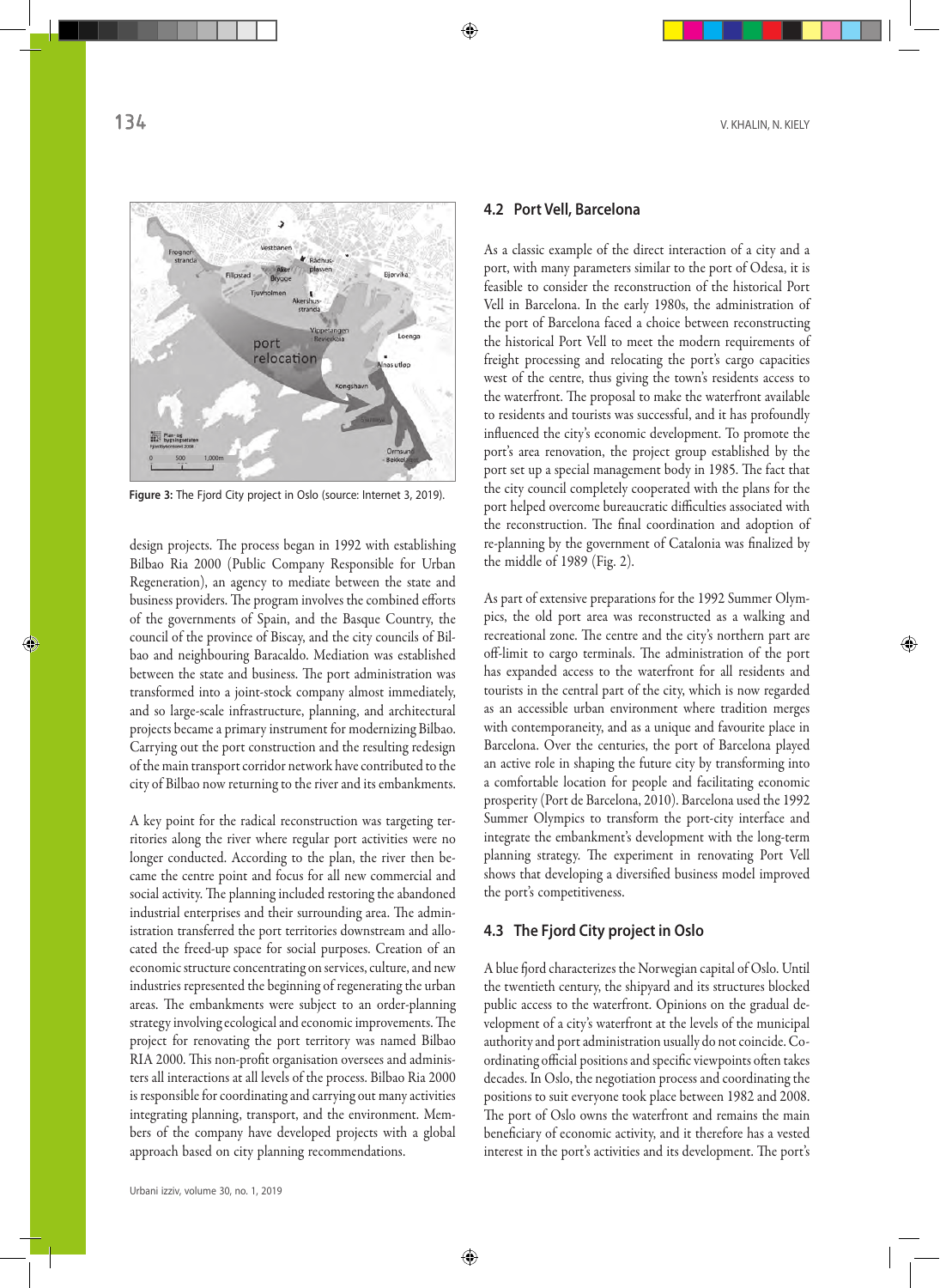

**Figure 4:** Old engraving of Primorsky Boulevard (source: Internet 5, 2019).

management includes representatives of various levels of the port authority and the local municipality. Therefore, the city authorities can directly or indirectly influence the port's decisions (De Vibe et al., 2008).

Historically, Norwegians prefer naturally designed landscapes rather than industrial facilities as a symbol of the city's identity. This point became an essential factor for decision-making on the port's relocation from the city centre. On 19 January 2000, a large-scale harbour reconstruction programme called Fjord City (Norwegian: *Fjordbyen*) started. The waterfront has turned into an attractive area with housing, offices, and cultural institutions. The Oslo City Council made the decision that the port and industrial territories must be available for the city development program and become part of the city landscape. The Fjord City project is so multi-layered and complex that for its implementation the municipal authorities are using various approaches. The municipality acts as the land's owner, and the builder must comply with strict requirements of public spaces and their availability when purchasing a site. In general, a private site owner has more planning options when the city council's budget is limited. Therefore, within this scenario, the council has to implement a compulsory purchase order through a public/private partnership, implement changes within this partnership, and then transfer the ownership to the city. In this case, the infrastructure is designed at the expense of the builder and transferred to the ownership of the municipality. These requirements inflate the cost per square meter but make it possible to provide investments for social needs (i.e., schools and green zones).

The decisions resulted in regenerating Oslo's waterfront. The port of Oslo is a crucial part of a national economy that requires important internal and external commercial relations. As part of the port's relocation, Oslo transferred the container terminal to the south along the east side of the fjord. Passenger, fishing boat, sailboat, and military ship sections are integral components of the city's waterfront and create the concept of Fjord City. The modern port with new mooring depths and technologies for freight transfer will not overburden the city's infrastructure. By 2030, Oslo will receive not only a new part of the city, but also a new and modern port (Gisle Rekdal, 2013; Internet 3, 2019; Internet 4, 2019).

Today the critical problem in the changes affecting port cities is an inability to accept the requirements of port development, global practices, and urban development. According to Hoyle (1989, 2000), in recent decades the process of transforming ports has stemmed from wider and more independent trends:

- The evolution of maritime technology and considerably larger vessel sizes have contributed to extensive development of container processing methods;
- Modern cargo transportation does not use modern ports to their full capacity; and
- The reduction of port staff leads to restructuring of the urban economy.

The government gives priority to the development of transport and logistics enterprises at all levels and has preferences in decision-making when planning the city. In the world of small and medium-sized enterprises (including the media, information and communications technology, film, music, design, and tourism), forward-thinking development is key. These enterprises are the foundation of development and change in a city. The successful economic development of expanding cities in the twenty-first century depends on improving the quality of life for residents by attracting a strong concentration of diverse business sectors and educational institutions while also providing a wide array of leisure and relaxation facilities. Therefore, for cities and regions, there is a need to maintain competitiveness in the international market by maintaining national properties. The city plans places for work, housing, and relaxation, whose quality attracts the "creative class" (Florida, 2005; Peck, 2005). These knowledge-based societies then become a direct reflection of the globalization process.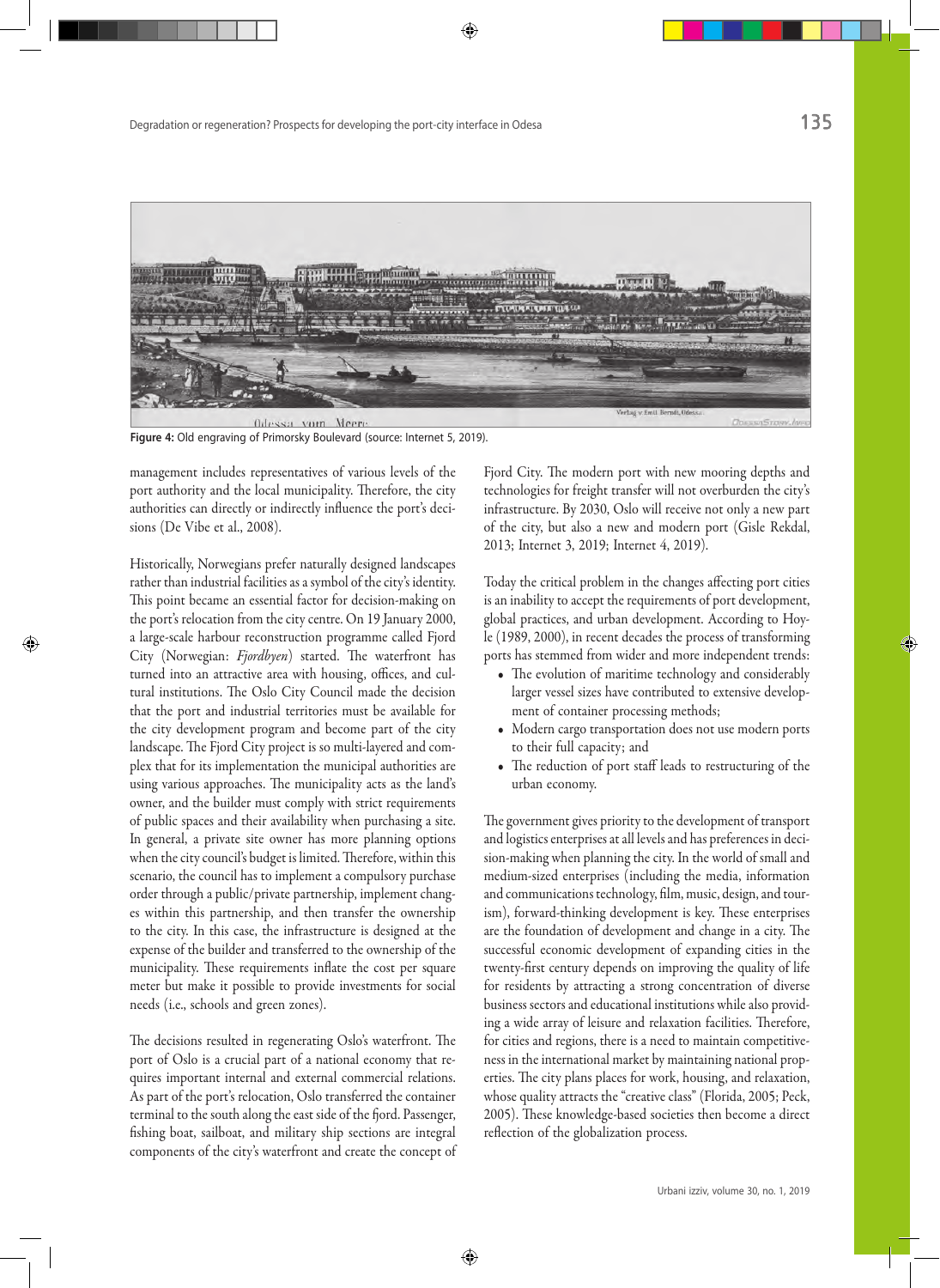

**Figure 5:** The new pier and Primorsky Boulevard (photo: Vladimir Khalin).

## **5 The port-city interface in Odesa: development strategies**

## **5.1 The study area: geographical and historical circumstances of Odesa's port development**

In the nineteenth century, Odesa's position on the Black Sea turned it into a commercial and cultural frontier between the Russian Empire and the rest of the world. The city was founded on a rocky plateau that rises over fifty metres above the smooth sea. The seaport became a centre of transportation and social life, which sharply contrasted with the steep open spaces of the northern Black Sea coast. As a young city, Odesa quickly gained a solid reputation as a modern city thanks to the architectural complex of Primorsky Boulevard, which holds a prominent place in world heritage. At the beginning of the twentieth century, due to industrialization, the port gradually lost its connection with the city. Access to the port was restricted by a railway and a wooden ramp overpass. In 1927 the port limited public access, and in 1947 it was completely closed to the public. Thus, the port lost communication with the city, and residents were unable to access the 10 km long waterfront.

The estuaries that form Odesa's geography were created by shallow narrow rivers and the sea's sandpits. In 1956, Aleksey Yevgeniyevich Danchenko, the head of the Black Sea Shipping Company, introduced the idea of moving bulk cargo from Odesa to Sukhyi Lyman (literally, 'dry estuary'), which

adjoins the city borders and is located 30 km from the port of Odesa. The authorities of the Ukrainian SSR supported the proposition. Thus, the port of Illichivsk (today Chornomorsk) was established as an alternative gateway. In the 1960s dredging work was carried out to deepen the bottoms of the estuaries, which made it possible to partially remove the cargo terminals and to build two larger ports: Yuzhne and Chornomorsk. Removing cargo capacities from Odesa's city centre began with the first port, at the same time as projects to regenerate industrial areas in North America. Regrettably, this was not accomplished because the Soviet planned economy was inflexible; no initiative from a private business could result in changes in city planning. At present, geographical advantages in the form of convenient estuaries for developing cargo ports show the unique opportunities for the Odesa agglomeration to become the largest transport and logistics hub in the Black Sea Basin. Eight of the total of thirteen seaports in Ukraine can be found in the Odesa region. The port of Odesa is located in the open sea gulf, three ports are in estuaries (Chornomorsk, Bilhorod-Dnistrovskyi, and Yuzhne), and the remaining four are built on rivers.

During the post-Soviet period (from the beginning of the 1990s), the following sequence of events can be observed at the port of Odesa:

- Operation of berths and terminals without specialization dictated by the needs of private business tenants of the state port;
- Abandoned areas;
- Lack of a consistent port development strategy;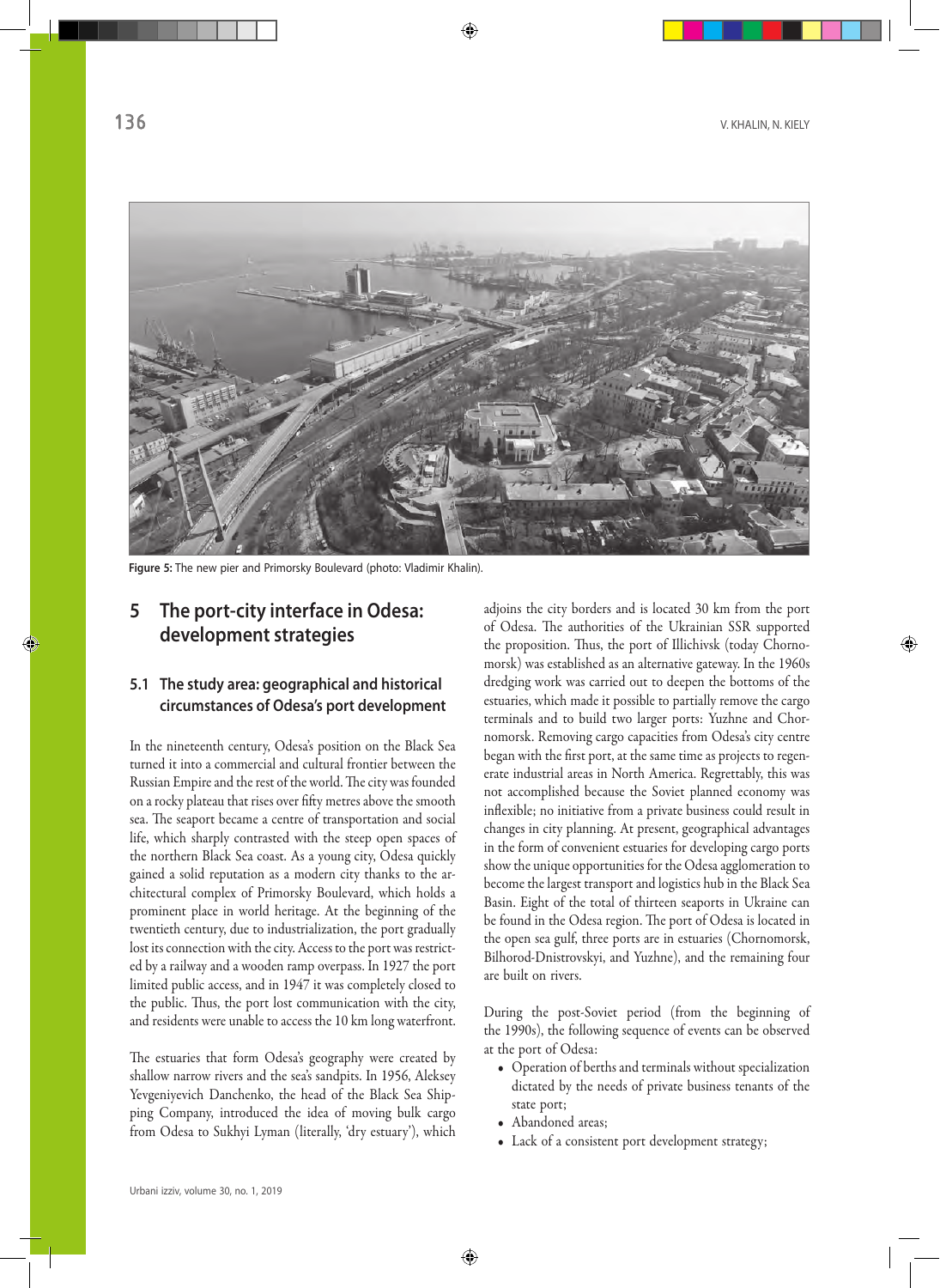

**Figure 6:** Construction of grain terminals in the centre of Odesa (photo: Stanislav Gref).



**Figure 7:** Dust pollution of the water area and the city when loading grain on a Handymax vessel (photo: Vladimir Khalin).

- Growth of bulk cargo terminals;
- Increasing the port area for the construction of new sites for container terminals on land reclaimed from the sea; and
- Growth of transport, the ecological burden, and noise pollution affecting the city.

### **5.2 Degradation of the city-port interface**

In recent years, Ukraine has been actively attracting public funding for infrastructure projects. Undeniably, one often-used argument is that infrastructure development alters regional progress and economic growth. Projects implemented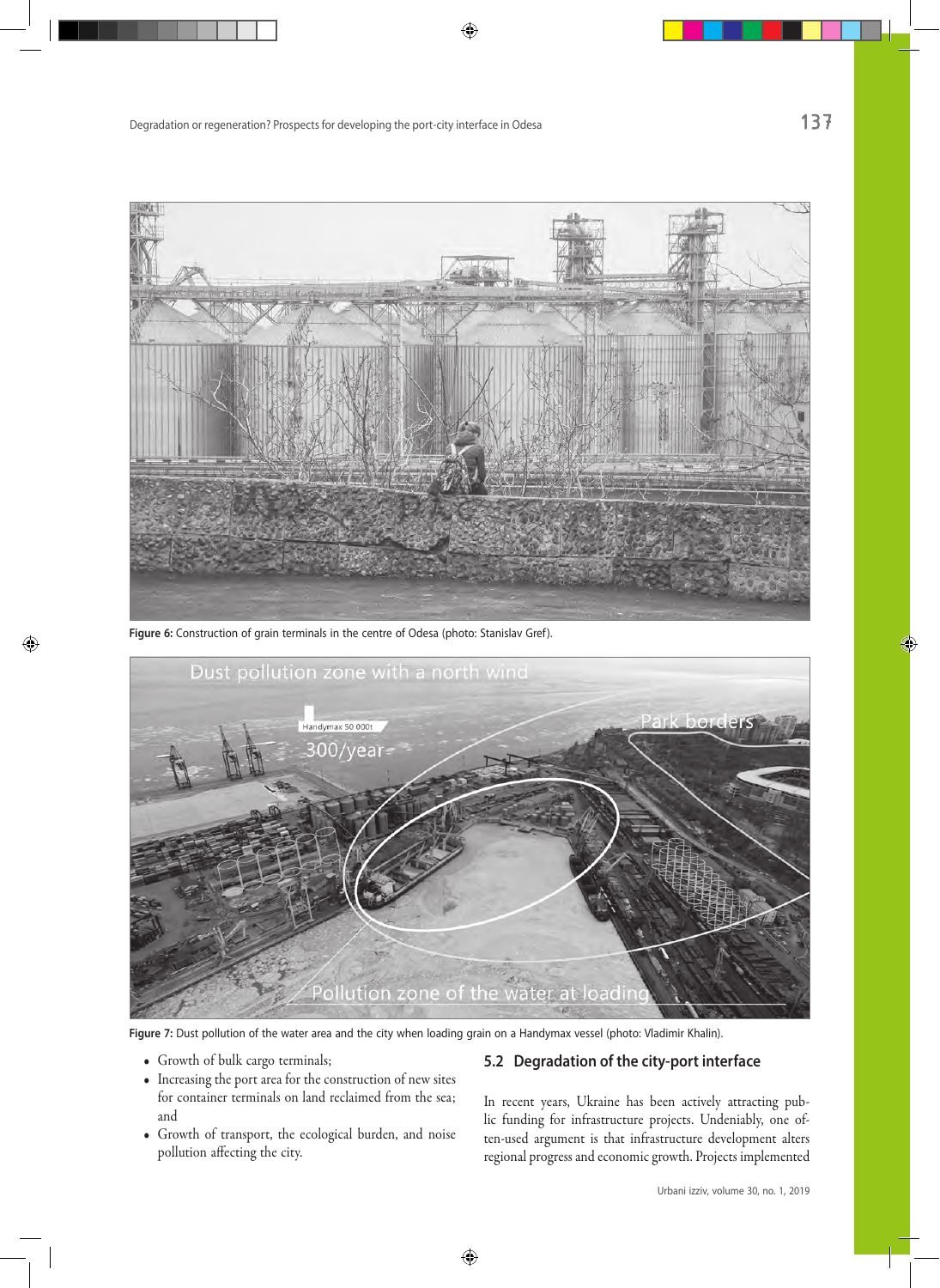

**Figure 8:** Assessment of the port development strategy (illustration: Vladimir Khalin and Natalie Kiely).

on the terms of a public-private partnership do not correspond to the concept of sustainable development of a city with a population of one million. Instead of removing bulk cargo from the historical centre, grain terminals are being built along the entire port waterfront. Projects for building grain terminals in the port (at present there are nine of them) will cover the entire waterfront in the city centre. (Fig. 6.). The 45-metre-high grain silos block the historical centre from the sea. Not only are environmental threats recorded in Odesa's centre in the form of protein dust carried by prevailing north-easterly winds, but architectural concepts such as the "marine facade of the city" and the "sea view" are also no longer applicable to the city.

A study of the port of Odesa operation conducted by experts of the World Bank led by Peter Bingham showed that the most active loading of ships coincides with adverse winds (Internet 2, 2019). At the same time, when justifying the need for these projects, the fact that the capacity utilization of all grain terminals in Ukraine was only 86% is not taken into account. Such figures indicate that there is no capacity shortage in the grain transhipment market. However, the grain market has high margins of return, which means that projects will continue to be implemented by participants in the raw materials business. It is expected that by the end of 2018 the growth rates of the capacities will be much faster than the growth rates of grain exports. Accordingly, loading of terminals will decrease, and by 2020 the existing surplus of capacities will grow in the grain export market. This means that projects implemented in the city's most valuable areas will not be economically feasible.

At present, world trade and outsourcing are rapidly expanding thanks to continuous improvement of the efficiency of the supply chain and its transport component. However, in addition to modern transport technologies, low prices for cargo delivery are explained by the fact that some expenses are covered by taxpayers. The following hidden costs can be attributed to port, car, and rail infrastructure: congestion in ports, air pollution, and subsequent healthcare costs. The example of Ukraine is indicative. Grain exports of about 40 million tonnes per year, the bulk of which is delivered by road transport to the Black Sea ports, results in wear and tear on roads and creates congestion in port territories. These factors should be borne in mind when designing port development programs. Considering that the development of the transport and logistics infrastructure system is not only one of the most urgent tasks in developing countries, but that it also involves tremendous risk (from a both democratic and a pragmatic point of view), the public must be attracted to and involved in the decision-making in every possible way. Sustainable development of the port city of Odesa is impossible without decentralizing the city-port system. Similar projects require the redistribution of public and private obligations to strengthen accountability. The review of development projects in the port of Odesa (Odesa Sea Port Authority, 2019) makes it possible to identify the following opportunities and threats (Figure 8).

The main role of the government and municipal authorities should not be to promote infrastructure projects lobbied for by raw material corporations. On the contrary, they should keep the project and its participants at arm's length. Thus, at each stage of the project they must evaluate whether it fulfils the purposes and requirements of the public interest and is consistent with the legislative and regulatory acts concerning protection of the environment, safety, and savings. Existing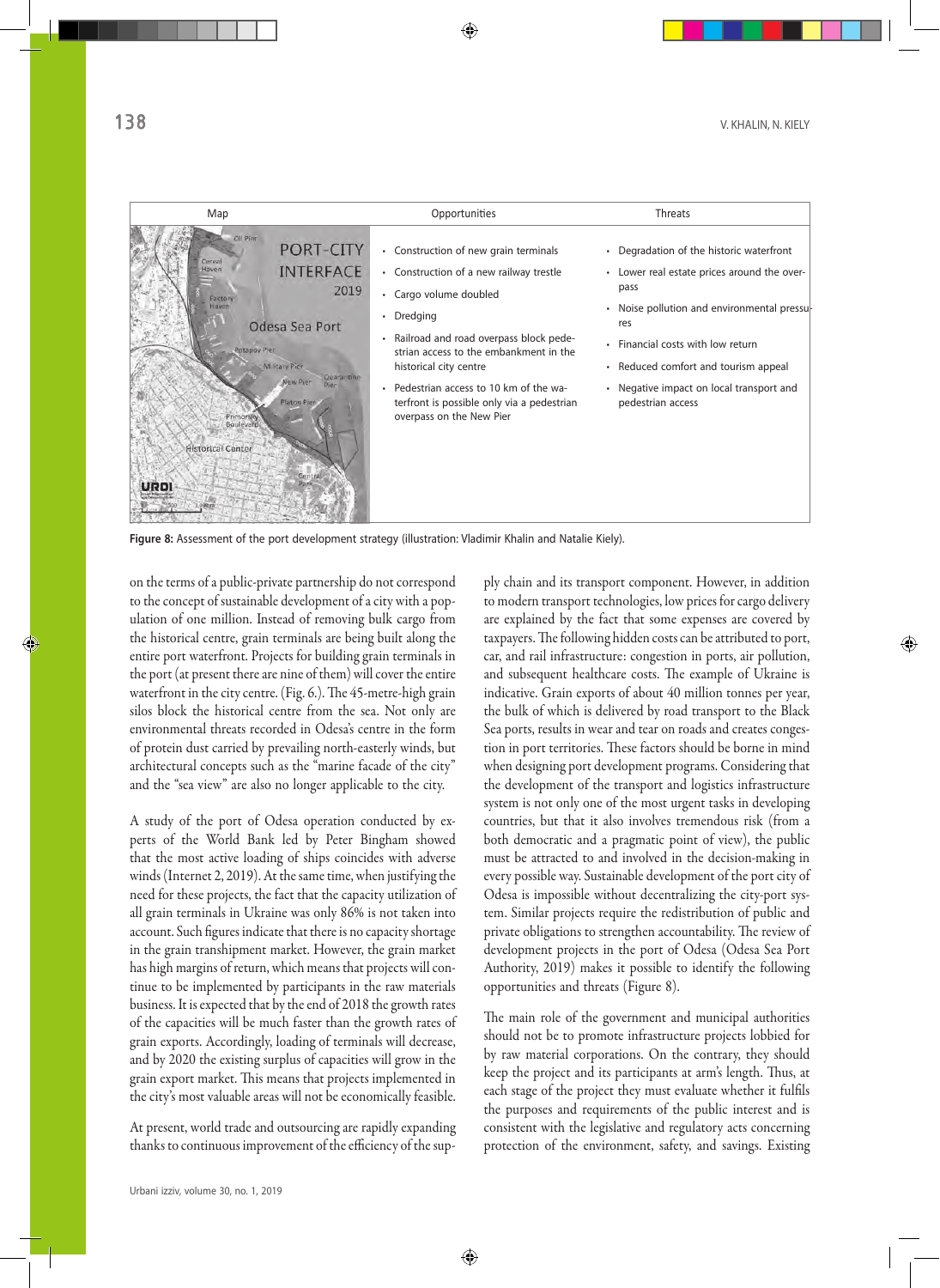

**Figure 9:** Transport and logistics in the structure of the Odesa agglomeration, 2018–2030+ (illustration: Vladimir Khalin and Natalie Kiely). Note: MT = million tonnes.

concepts (Ports of Ukraine, 2019) for the further development of the port are based on bulk area expansion and do not answer a main town-planning question: how, under conditions of dense urban development, does one provide transport communications with the mainland and deep-water terminals?

#### **5.3 Regeneration of port territories**

Urban and territorial planning is one of the most important investments in the future, a prerequisite for improving the quality of life and the successful implementation of the globalization process, respecting cultural heritage and cultural diversity, and understanding and taking into account the specific needs of different groups of the population.

In reality, the abandoned and unusable areas of Ukraine's current state ports are enormous. As an indicator of the efficiency of modern port technologies, one can compare the annual turnover of goods and the length of the Rotterdam port's berth, at 477 million tonnes / 57 km. The same total indicator for all Ukrainian ports is just over one-third of that: 131 million tonnes / 40 km. Establishing sites attractive to investment for a diversified business not directly related to port activities will inject life into these valuable territories, which will lead to exponential growth of jobs and, overall, increase Ukraine's welfare. The experience of Barcelona shows that when the Vell Port was renovated, the number of jobs increased by a factor of ten. Moreover, investment in port facilities and businesses' profits have increased. City residents, non-profit organizations, and municipal authorities need to show more initiative for a qualitative change to the environment. Participatory planning and budgeting, including communities in managing the common property of cities, such as public spaces and services, can enhance spatial integration and strengthen ties, security, vitality, local democracy, and social accountability.

Comparative characteristics of the initial data for regeneration projects at the ports of Odesa and Barcelona reveal a significant difference between the orientations of ports based on goods transhipment. The main cargo in Barcelona is containers, whereas in Odesa it is bulk. The most significant advantage of the ports of the Odesa agglomeration is their geographical position, which makes it possible to transfer all cargo capacities to satellite cities on estuaries such as Yuzhne and Chornomorsk, which are suitable for building hydraulic structures without damage or loss to freight traffic.

The existing depths in the ports of Yuzhne and Chornomorsk make it possible to accommodate large vessels. The declared capabilities of the port of Yuzhne (120 million tonnes) are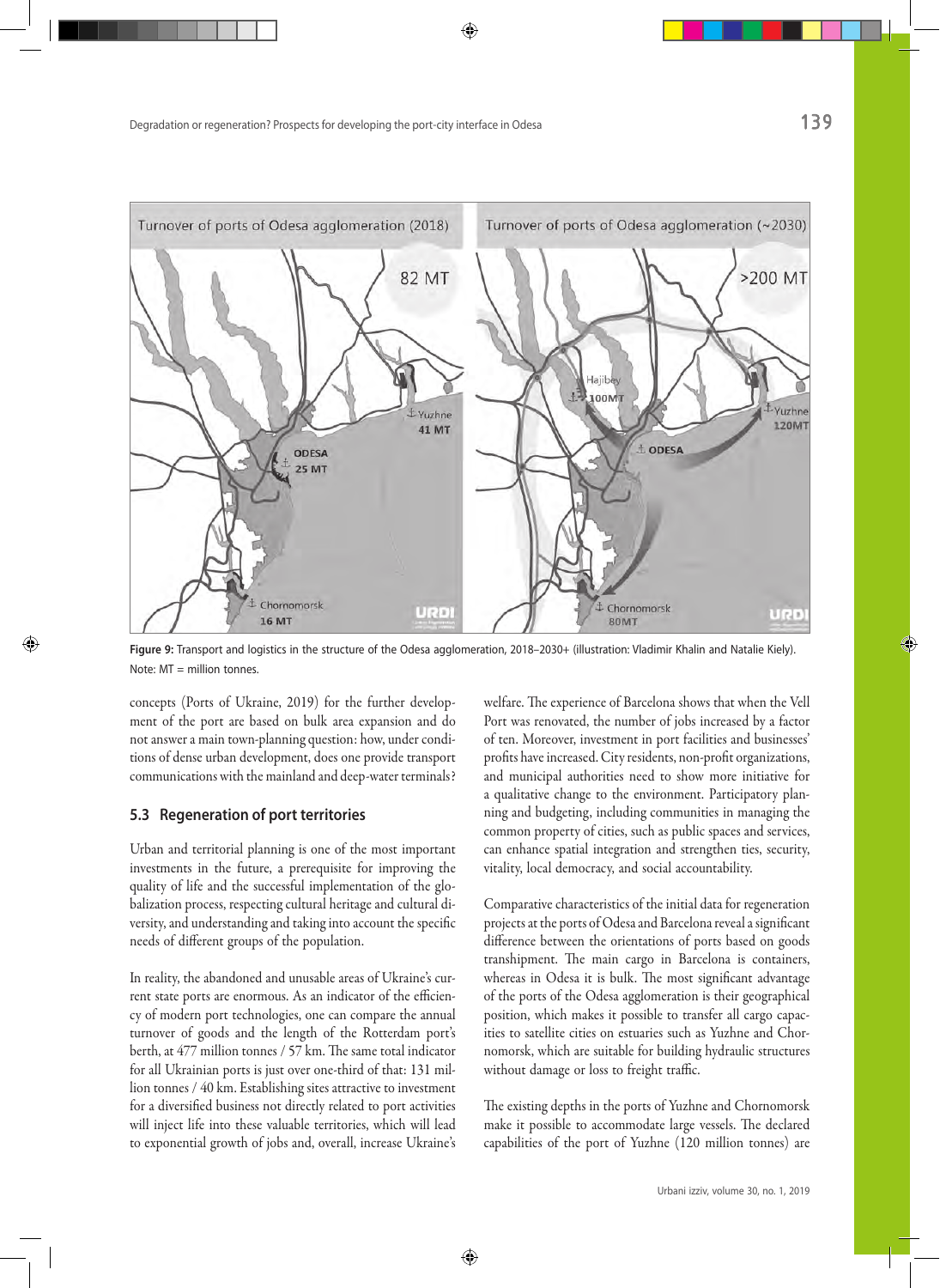

Figure 10: Evaluation of the project stages for the port area regeneration in Odesa (illustration: Vladimir Khalin and Natalie Kiely).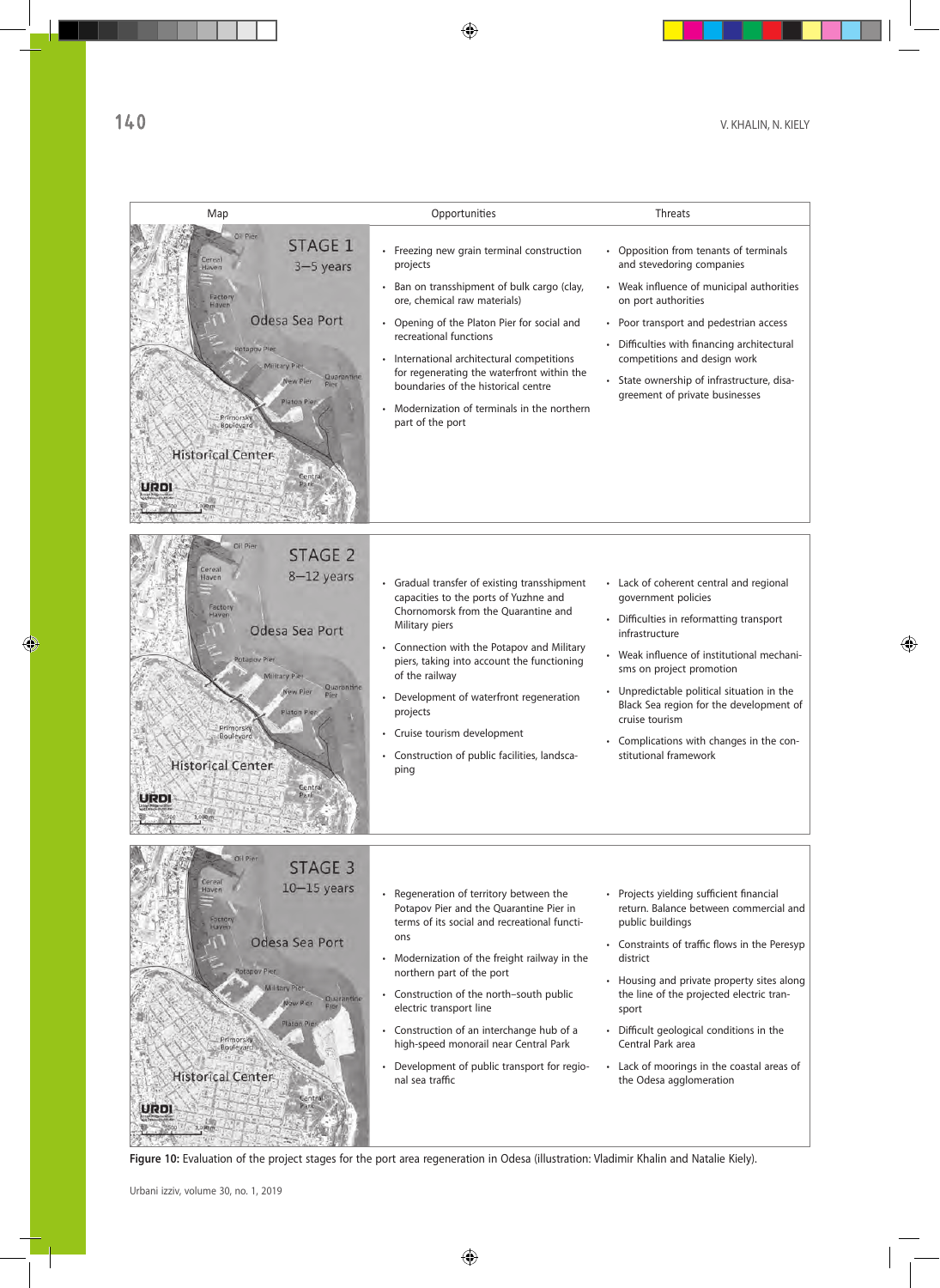almost equal to the entire 131 million tonnes existing cargo turnover of Ukraine (2016 data). The aggregated capacity of grain terminals in Ukrainian ports (66.2 million tonnes) already exceeds the entire annual grain harvest (66 million tonnes). Considering domestic consumption of about 30 million tonnes, the surplus of grain capacities of port terminals is already twice as large as export opportunities. Therefore, the construction of new grain terminals will only lead to the intra-port competition of stevedoring companies.

Some of the first steps taken in Odesa toward transforming the port in the post-industrial period were related to the idea of setting up a tourist hub on the Black Sea coast. This would allow Odesa to become a starting point where Mediterranean cruise routes would begin or end. In these conceptual designs it was proposed that the cargo port be transferred to the Khadzhibey Estuary (Skachek & Freidlin, 2012), thus creating a transport and logistics centre in an area free from construction in the rear of the port. The relocation of the Odesa port 30 km deeper into the mainland would improve transport accessibility for cars and rail transport, reduce the impact on the landscape and the ecology of the city, and facilitate modern production near the new port outside the city. The modern port in these projects will be linked to the TEN-T trans-European transport corridors (Khalin, 2016), which corresponds to world trends in the development of a port interface.

In May 2018, the association of architects of Odesa held a panel discussion with students and teachers from Germany, and they held a roundtable forum called The Sea Cities in June. At the department of town planning of the Odesa State Academy of Civil Engineering and Architecture, every year three to four students select topics for their master's theses related to renovating port territories (Association of Architects of Odesa, 2019). An international architectural competition on the renovation of port territories, similar to a high-profile competition held in Tallinn, is necessary for meaningful feedback. Holding such a competition would position Odesa as a sustainable and democratic city. Port development or renovation projects should be integrated into regional and urban planning (Khalin, 2017). It is necessary to conduct interdisciplinary studies of the interrelation between the city and the port and to find the optimal solutions. Regeneration of port areas should be carried out step by step, taking into account the interests of all participants and maximum public benefit. Some reasonable proposals with regard to opportunities and potential risks are summarized in Figure 10.

# **6 Conclusion**

In many cities that contain a port in their historical core, regenerating port areas begins with pressure from society, which develops into a discussion between civic organizations, the municipality, and the port administration. Such a discussion develops gradually, over ten to twenty years, and it has no significant impact on port business. It discusses the most suitable places for new terminals outside the city. Many abandoned shops and warehouses at the Odesa seaport can survive and flourish with functional changes. It is necessary to involve the city's representatives in the administration of the port, allowing it to make vital decisions in collaboration with all parties, including the local community. It is necessary to start cross-disciplinary studies. To begin with, these can be joint workshops involving students from various higher-education institutions, including those from foreign cities with experience in regenerating ports. A democratic society plays the principal role in launching institutional mechanisms for regenerating cities' waterfronts. This path has been taken by the most successful cities in the world, resulting in a high-quality landscape, diversified business, and public spaces emerging on the seafront. This appeals to the principal resource in the competitive struggle among the most prosperous twenty-first-century cities: creative people.

Exploring the successful European experience of regenerating ports in historical centres, we assume it is necessary to conduct more in-depth studies of the port-city interface in the developing countries of eastern Europe. Particularly for Ukrainian ports in large cities such as Odesa, Mykolaiv, and Kherson, we offer the following recommendations in planning and management:

- The structure of cargo flows through Ukraine's seaports reflects the real state of the country's economy, being an indicator of industrial development and the dynamics of the population's income level. In a growing post-Soviet economy, it is necessary to conduct interdisciplinary research to assess the repercussions of removing cargo terminals from historical city centres;
- The regulatory framework for port activities in Ukraine lags significantly behind the actual processes: the port's land belongs to the local government, and the port property to the national government. One way to address this issue is to create joint administrations to manage the port;
- The public should have more information about port development projects and their impact on social, environmental, economic, and cultural aspects. The public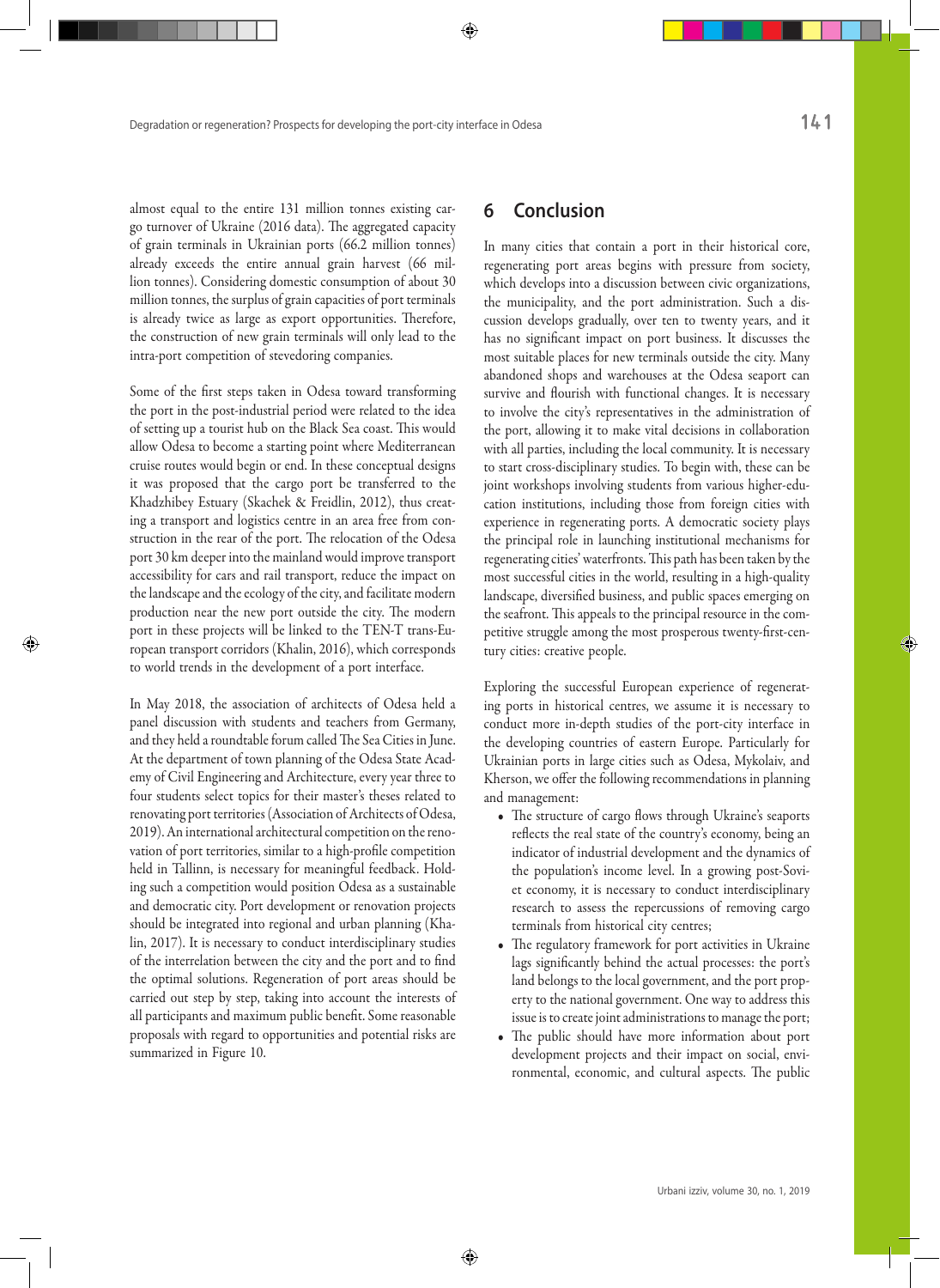should be able to access objective information about the costs incurred by the city and the benefits it receives from port activities;

- The municipality should conduct independent research on the long-term future of port areas and select the appropriate option for sustainable development of the city;
- State management of ports in Ukraine makes it possible to specialize ports by types of cargo. The national government needs to design a long-term strategy for developing and specializing Ukraine's ports, considering the needs of urban planning and sustainable development.

Vladimir Khalin, Odesa State Academy of Civil Engineering and Architecture, Department of Town Planning, Odesa, Ukraine E-mail: khalin@ogasa.org.ua

Natalie Kiely, Cork, Ireland E-mail: nataliekiely@eircom.net

#### **References**

Ashton, W., Rowe, J. & Simpson, M. (1994) Lessons for planners: Facilitating sustainable communities through partnerships. *Plan Canada*, 34(6), pp. 16–19.

Association of Architects of Odesa (2019) *City and port*. Available at: http://www.aao.com.ua/category/city-andport/ (accessed 29 Mar. 2019).

Brand, D. (2007) Bluespace: A typological matrix for port cities*. Urban Design International*, 12(2–3), pp. 69–85. DOI: 10.1057/palgrave.udi.9000195

Breen, A. & Rigby, D. (1993) *Waterfronts: Cities reclaim their edge*. New York, McGraw-Hill.

Breen, A. & Rigby, D. (1996) *The new waterfront: A worldwide urban success story*. London, Thames and Hudson.

Daamen, T. A. & Vries, I. (2012) Governing the European port–city interface: Institutional impacts on spatial projects between city and port. *Journal of Transport Geography*, 27, pp. 4–13. DOI: 10.1016/j.jtrangeo.2012.03.013

Davies, W. K. D. & Herbert, D. T. (1993) *Communities within cities: An urban social geography*. London, Belhaven Press.

De Vibe, E. & Kolstø, S. (2008) *Fjordbyplanen*. Oslo, Oslo kommune.

Demyanchenko, A. G. (2012) Analysis of the state and development trends of the sea trade ports of Ukraine. *Applied Economics*, 5, pp. 43– 47.

Demyanchenko, A. G. (2013) Role and structure of sea ports of Ukraine. *Problems of the Economy*, 2, pp. 53–59.

Fainstein, S. S. (1994) *The city builders: Property, politics, and planning in London and New York*. Oxford, Blackwell.

Florida, R. (2005) *Cities and the creative class*. New York, Routledge.

Fusco Girard, L. (2010) Sustainability, creativity, resilience: Toward new development strategies of port areas through evaluation processes. *International Journal of Sustainable Development*, 13(1/2), pp. 161–184. DOI: 10.1504/ijsd.2010.035106

Georgison, J. P. & Day, J. C. (1995) Port administration and coastal zone management in Vancouver, British Columbia: A comparison with Seattle, Washington. *Coastal Management* 23(4), pp. 265–291. DOI: 10.1080/08920759509362271

Gisle Rekdal, P. (2013) About the fjord city from the port's point of view*. Portus: The Online Magazine of RETE*, 13(25), pp. 1–4.

Glazyrin, V. L. (1998) Architectural planning formation of public maritime centers in the structure of Odesa and its urban agglomeration. Doctoral thesis. Kyiv, Kyiv National University of Building and Architecture.

Glazyrin, V. L. (2003) Problems and conceptual bases of perspective development of Odessa. In: *Regional problems of architecture and extension of land: Collection of articles*, pp. 32–40. Odesa, Astroprint.

Hasson, S. & Ley. D. (1994a) The downtown eastside: "One hundred years of struggle." In: *Neighbourhood organizations and the welfare state*, pp. 172–204. Toronto, University of Toronto Press.

Hoyle, B. S. (1989) The port–city interface: Trends, problems and examples. *Geoforum*, 20(4), pp. 429–435. DOI: 10.1016/0016-7185(89)90026-2

Hoyle, B. S. (1998a) The redevelopment of derelict port areas. *The Dock and Harbour Authority*, 79(887), pp. 46–49.

Hoyle, B. S. (1998b) Cities and ports: Concepts and issues. *Vegueta*, 3, pp. 263–278.

Hoyle, B. S. (2000) Global and local change on the port–city waterfront. *Geographical Review*, 90(3), pp. 395–417. DOI: 10.2307/3250860

Hudson, B. J. (1996) *Cities on the shore: The urban littoral frontier*. London, Pinter.

Internet 1: https://index.minfin.com.ua/reference/people/ (accessed 29 Mar. 2019).

Internet 2: http://mayak.org.ua/news/the-experts-of-the-world-bankwas-advised-to-odessa-to-create-a-smart-port-and-to-get-rid-of-dirtygoods/ (accessed 29 Mar. 2019).

Internet 3: https://www.oslo.kommune.no. (accessed 29 Mar. 2019).

Internet 4: https://www.oslohavn.no/no/fjordbyen/om\_fjordbyen/ (accessed 29 Mar. 2019).

Internet 5: http://odessastory.info/ (accessed 29 Mar. 2019).

Jacobs W., Ducruet C. & de Langen P. W. (2010) Integrating world cities into production networks: The case of port cities. *Global networks*, 10, pp. 92–113. DOI: 10.1111/j.1471-0374.2010.00276.x

Khalin V. V. (2016) The concept of a combined bridge in the multimodal corridor Odessa–Reni. *Arkhitekturniy vestnik KNUBA*, 10, pp. 368–374.

Khalin V. V. (2017) The concept of the complex line of the electric transport the high-speed tram – The monorail in Odessa in the conditions of renovation of the port territory. *The Scientific Heritage*, 10(3), pp. 8–12.

Kirichenko, O. P. (2015) Transformation of the functions of a seaport under the influence of globalization processes. *Problems and Prospects of Economics and Management*, 2, pp. 108–112.

Krausse, G. H. (1995) Tourism and waterfront renewal: Assessing residential perception in Newport, Rhode-Island, USA. *Ocean and Coastal Management*, 26(3), pp. 179–203. DOI: 10.1016/0964-5691(95)00016-u

McCarthy, J. (1996) Waterfront regeneration in the Netherlands: The cases of Rotterdam and Maastricht. *European Planning Studies*, 4(5), pp. 545–560. DOI: 10.1080/09654319608720365